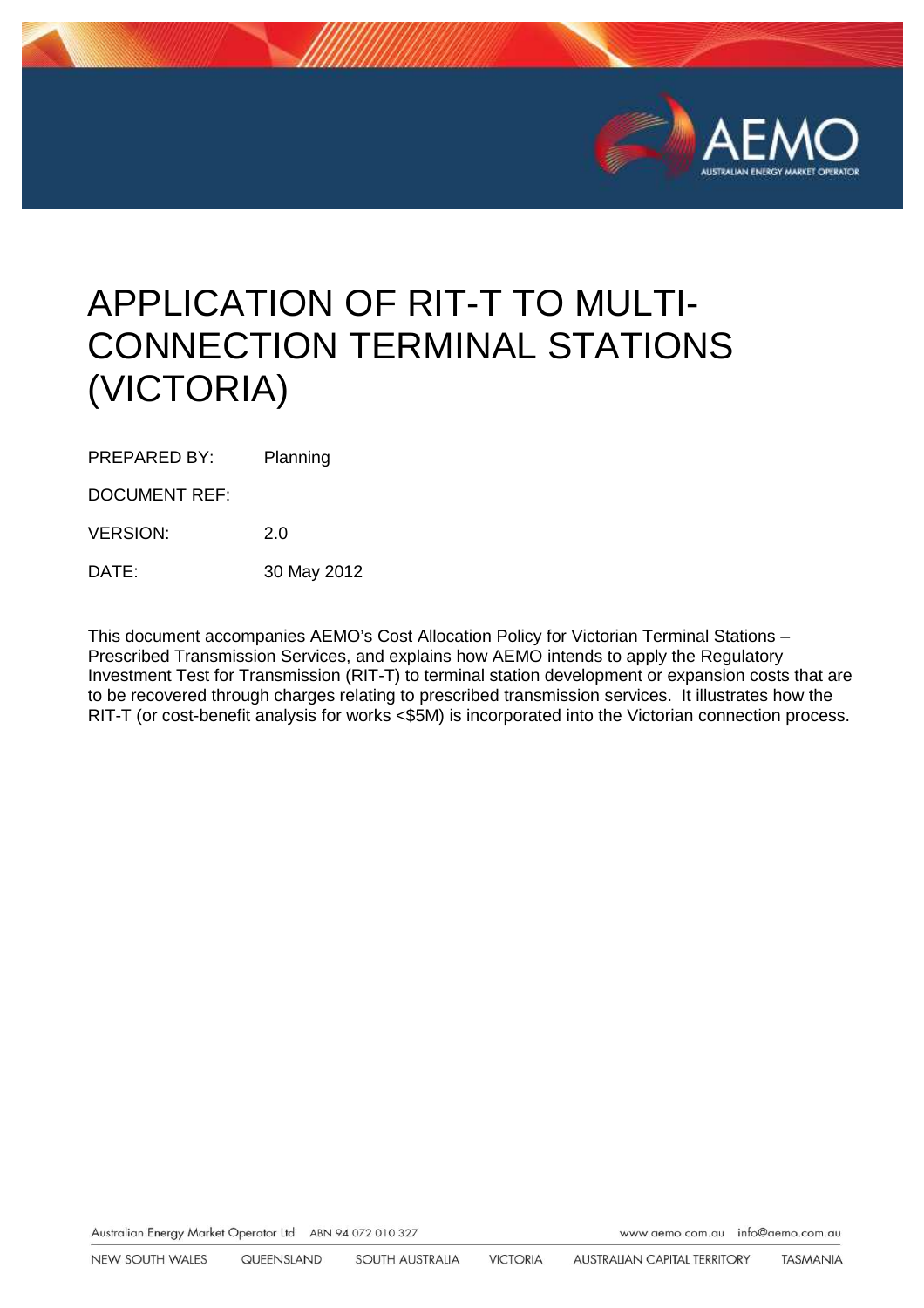

## Version Release History

| <b>Version</b> | <b>Date</b> | Bv       |
|----------------|-------------|----------|
|                | 30 May 2012 | Planning |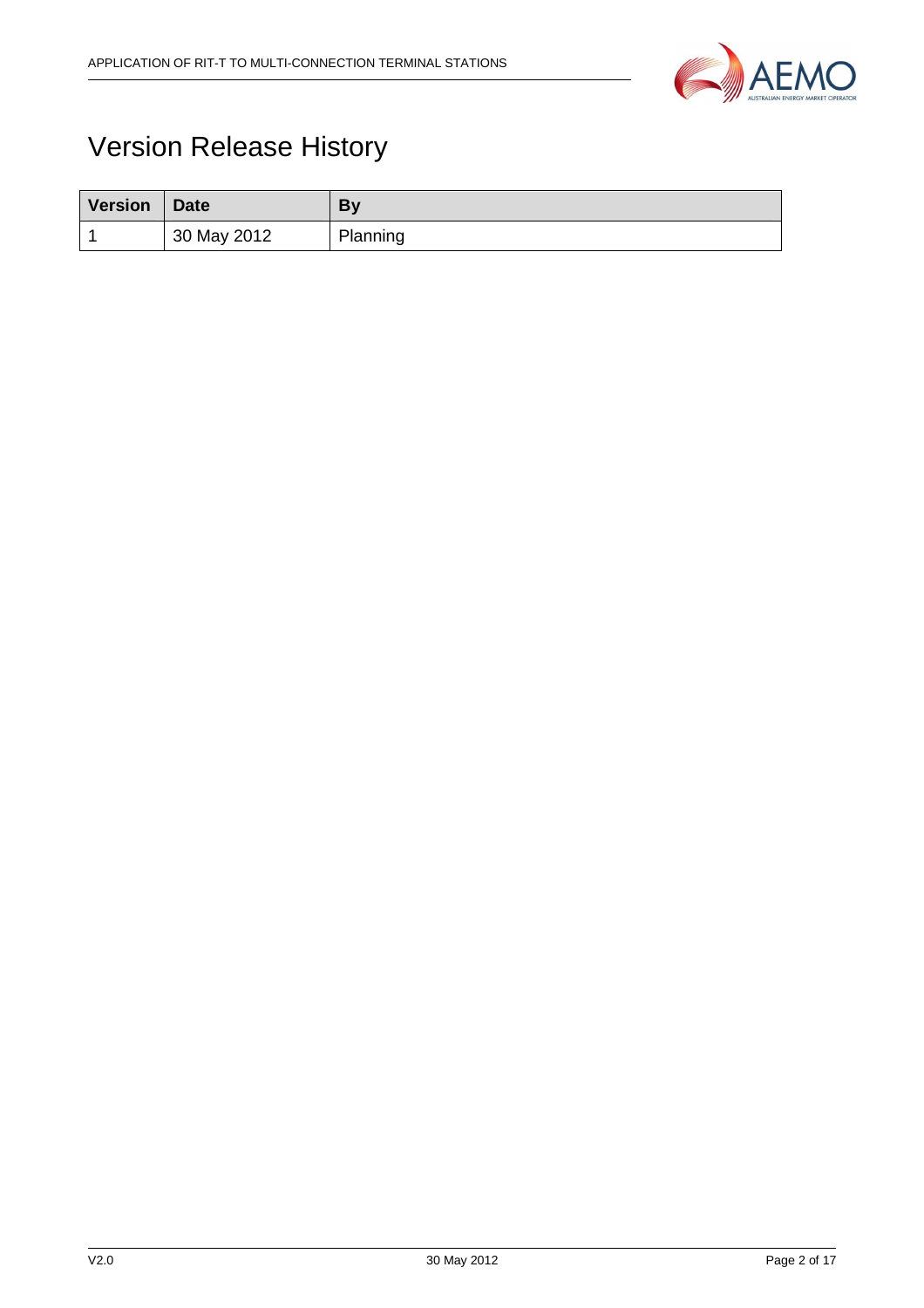

This document is made available to you on the following basis:

- Purpose This document has been produced by the Australian Energy Market Operator Limited (AEMO) to provide information about the application of the RIT-T to investments in multi-connection terminal stations in Victoria as at the date of publication.
- No substitute This document is not a substitute for, and should not be read in lieu of, the National Electricity Law (NEL), the National Electricity Rules (NER) or any other relevant laws, codes, rules, procedures or policies. Further, the contents of this document do not constitute legal or business advice and should not be relied on as a substitute for obtaining detailed advice about the NEL, the NER, or any other relevant laws, codes, rules, procedures or policies, or any aspect of the national electricity market or the electricity industry.
- No Warranty While AEMO has used due care and skill in the production of this document, neither AEMO, nor any of its employees, agents and consultants make any representation or warranty as to the accuracy, reliability, completeness or suitability for particular purposes of the information in this document.
- Limitation of liability To the extent permitted by law, AEMO and its advisers, consultants and other contributors to this document (or their respective associated companies, businesses, partners, directors, officers or employees) shall not be liable for any errors, omissions, defects or misrepresentations in the information contained in this document, or for any loss or damage suffered by persons who use or rely on such information (including by reason of negligence, negligent misstatement or otherwise).

© 2012 – Australian Energy Market Operator Limited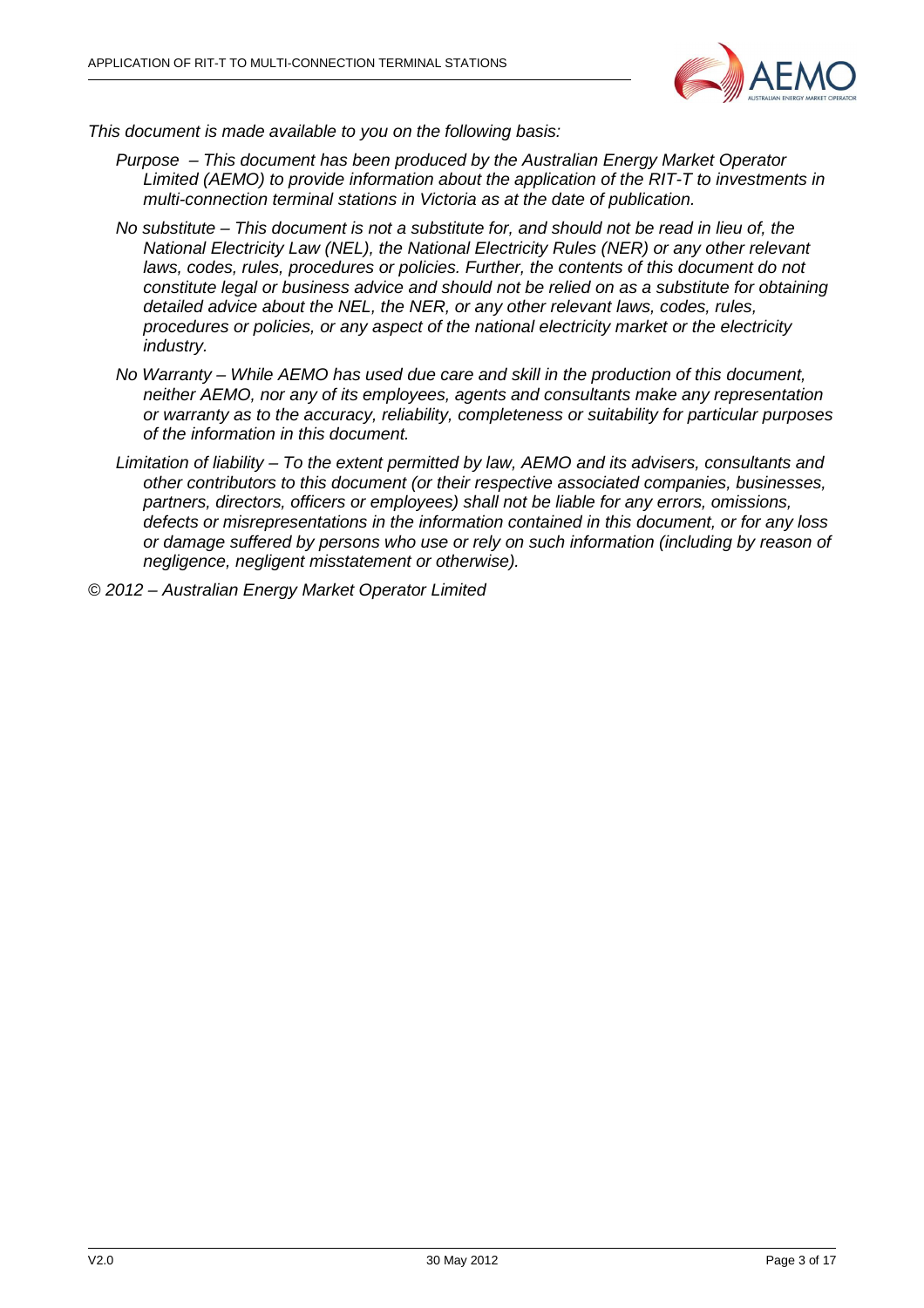

## Contents

| $\mathbf{1}$   |                                                               |
|----------------|---------------------------------------------------------------|
| 2              |                                                               |
| 2.1            |                                                               |
| 2.2            |                                                               |
| 3              |                                                               |
| $\overline{4}$ | Allocation of Terminal Station Costs to Prescribed Services14 |
| i.             |                                                               |
| ii.            |                                                               |
| iii.           |                                                               |
| iv.            |                                                               |
| $V_{\tau}$     |                                                               |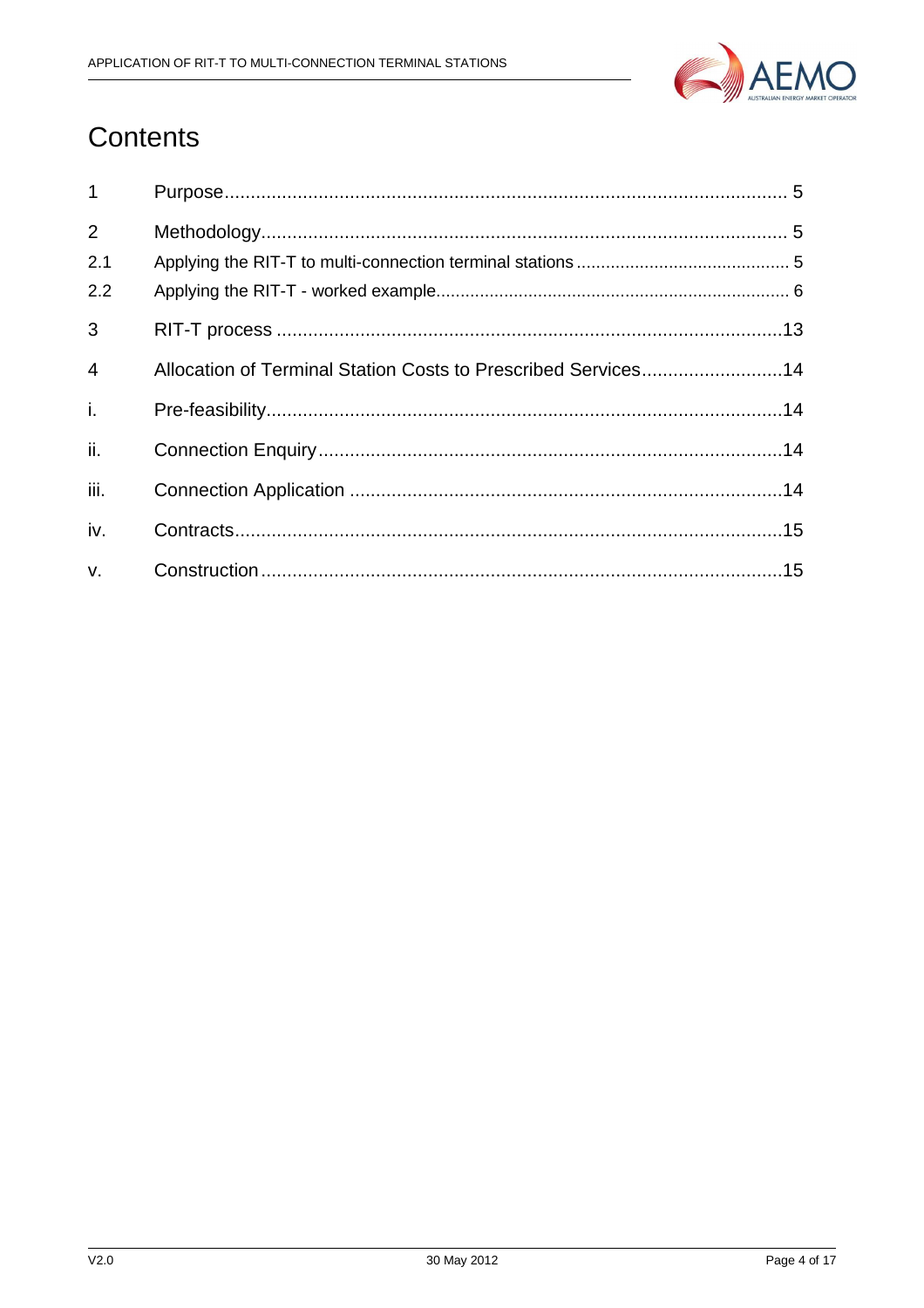

## **1 Purpose**

This paper sets out how the Regulatory Investment Test for Transmission (RIT-T) would be applied to assess the merits of different generation connection options. It accompanies AEMO's Cost Allocation Policy for Victorian Terminal Stations – Prescribed Transmission Services, which explains how AEMO may allocate shared network costs relating to terminal stations between negotiated transmission services (provided to generation connection applicants (applicants) and transmission network connecting to the same terminal station on the Victorian Declared Shared Network (DSN).

The two generation connection options under assessment are:

- Base case or "do nothing" option: Multiple terminal stations in the same area, each accommodating a single standalone generation connection.
- Alternative option: One multi-connection terminal station, constructed initially to accommodate one or more connections with provision for future expansion to accommodate additional generation connections and, if necessary to meet capacity requirements, connection of multiple transmission circuits.

## **2 Methodology**

## **2.1 Applying the RIT-T to multi-connection terminal stations**

The RIT-T is applied (where required by the NER) to find out which of the two above generation connection options would provide the greatest net benefit to the National Electricity Market (NEM). The AER's RIT-T Guidelines outline the example of when a Transmission Network Service Provider (TNSP) may find it efficient to configure connection assets in such a way as to allow them to be easily augmented in the future should additional demand for connections arise, so this application of the RIT-T is already accepted.

However, the RIT-T cannot be used to determine what proportion of the generation connection costs should be recovered through charges for negotiated or prescribed transmission services. The RIT-T is indifferent to who is paying costs or providing benefits (that is, the TNSP or applicant) – all costs are assumed to be passed through to the end-user.

Because the RIT-T can give no guidance on how the total costs of connecting generating plant at a terminal station should be allocated, this decision needs to be made outside the RIT-T framework.

However, it should be noted that a RIT-T comparing generation connection options should not be used to subsidise a generation connection or, in other words, make a generating plant commercially-viable if it would not otherwise have been. If an option assessed in the RIT-T is changing the commercial decision of an applicant, then the RIT-T moves into justifying the generating plant itself. This is not the intended function of the RIT-T.

At a high level, this would mean that if an applicant was prepared to pay \$X for an individual connection at its preferred location, the RIT-T should only be used to justify costs over and above \$X. However, because the premise of a multi-connection terminal station is that it is less expensive overall than individual connections, by definition the total amount paid by the connecting applicants will be less at the multi-connection terminal station – on a probability-weighted basis.

A further difference under the multi-connection terminal station option is the relative cost associated with connection of successive applicants. The cost of establishing a new terminal station and connection of the first applicant may be greater under the multi-connection option while the works associated with connecting subsequent applicants may cost less than under the individual connection option.

AEMO's Cost Allocation Policy for Victorian Terminal Stations – Negotiated Transmission Services addresses the disadvantage otherwise faced by the first applicant by establishing how the overall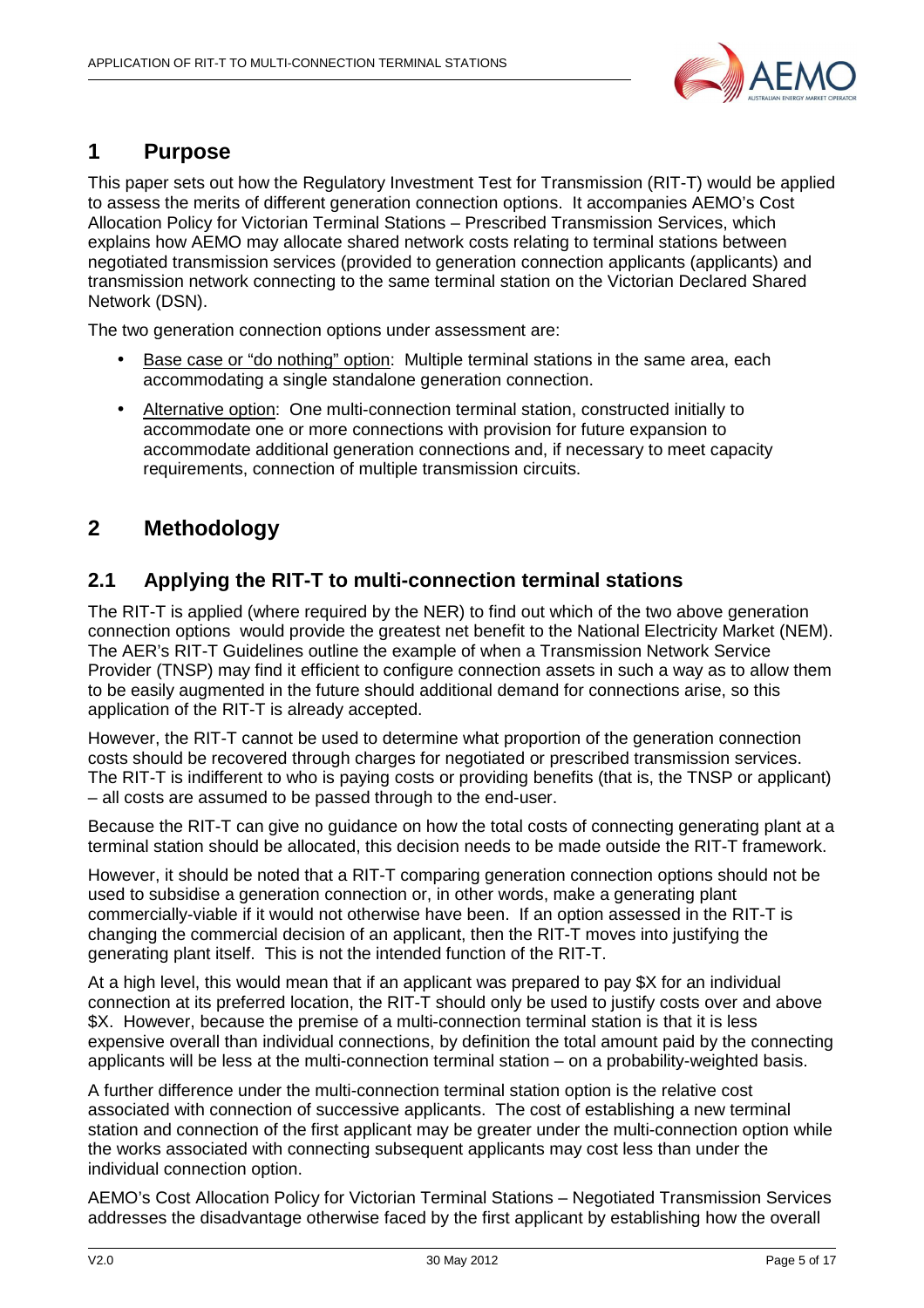

cost of connection will be shared between the first applicant and subsequent applicants. However, the occurrence and timing of subsequent connections is inherently uncertain. The first applicant has no incentive to shoulder any costs above that of a standalone connection because it will not receive the same benefits as the market overall would receive if subsequent applicants do connect at the same terminal station.

The RIT-T provides a framework for a TNSP to value the opportunities and risks associated with different connection options and to make the appropriate investment for the overall NEM. The RIT-T then enables the establishment of an economically-efficient terminal station without requiring connecting applicants to bear additional risk for which they will not receive commensurate benefits.

The RIT-T example that follows assumes that the TNSP proposes to make a transmission investment equivalent to:

- Any additional costs incurred up front to enable future expansion of the terminal station to allow for anticipated future connections
- The costs involved to correctly locate the terminal station over and above what the first applicant would pay to connect at its preferred location with an individual connection.

This means that if the first applicant pays \$X to connect at its preferred location with an individual standalone connection, it will still pay \$X to connect at the multi-connection terminal station. Any additional costs to establish the terminal station will be attributable to the provision of shared transmission services which are prescribed rather than negotiated, and may be recovered through prescribed transmission service charges subject to the RIT-T.

Subsequent applicants will then pay to connect at the terminal station, including the costs required to relocate to the terminal station and their share of the negotiated service component of establishing the terminal station.

The advantages of this approach are:

- As long as the terminal station is correctly located, the maximum any applicant will pay to connect at the terminal station is the amount they would have paid to connect with an individual connection at their preferred location.
- Each applicant will pay a share of the negotiated service component of the terminal station establishment costs in accordance with AEMO's Cost Allocation Policy so there is no firstmover disadvantage.
- Each applicant will have an incentive to locate as close to the terminal station as possible to reduce their connection costs.

## **2.2 Applying the RIT-T - worked example**

The purpose of the RIT-T, as set out at clause 5.6.5 B (b) of the NER, is to identify the credible option that maximises the present value of net economic benefit to all those who produce, consume and transport electricity in the market. Attachment 1 provides an example of how the costs would be allocated between three connecting applicants, as in Scenario 1 below.

The AER's RIT-T Guidelines describe the steps involved in applying the RIT-T as follows:

#### **Step 1: Identify a need for the investment (known as the identified need)**

The guidelines state that an identified need may consist of "an increase in the sum of consumer and producer surplus in the NEM". The guidelines note that, in describing an identified need, a TNSP may find it useful to explain what will or may happen if the TNSP fails to take any action.

In this case, the identified need relates to increasing the sum of the consumer and producer surplus in the NEM by facilitating economically efficient connections at a terminal station. If the TNSP did not take any action, the risk is that a series of dedicated individual connections will be required at an increased overall cost to the NEM.

#### **Step 2: Identify the base case and a set of credible options to address the identified need**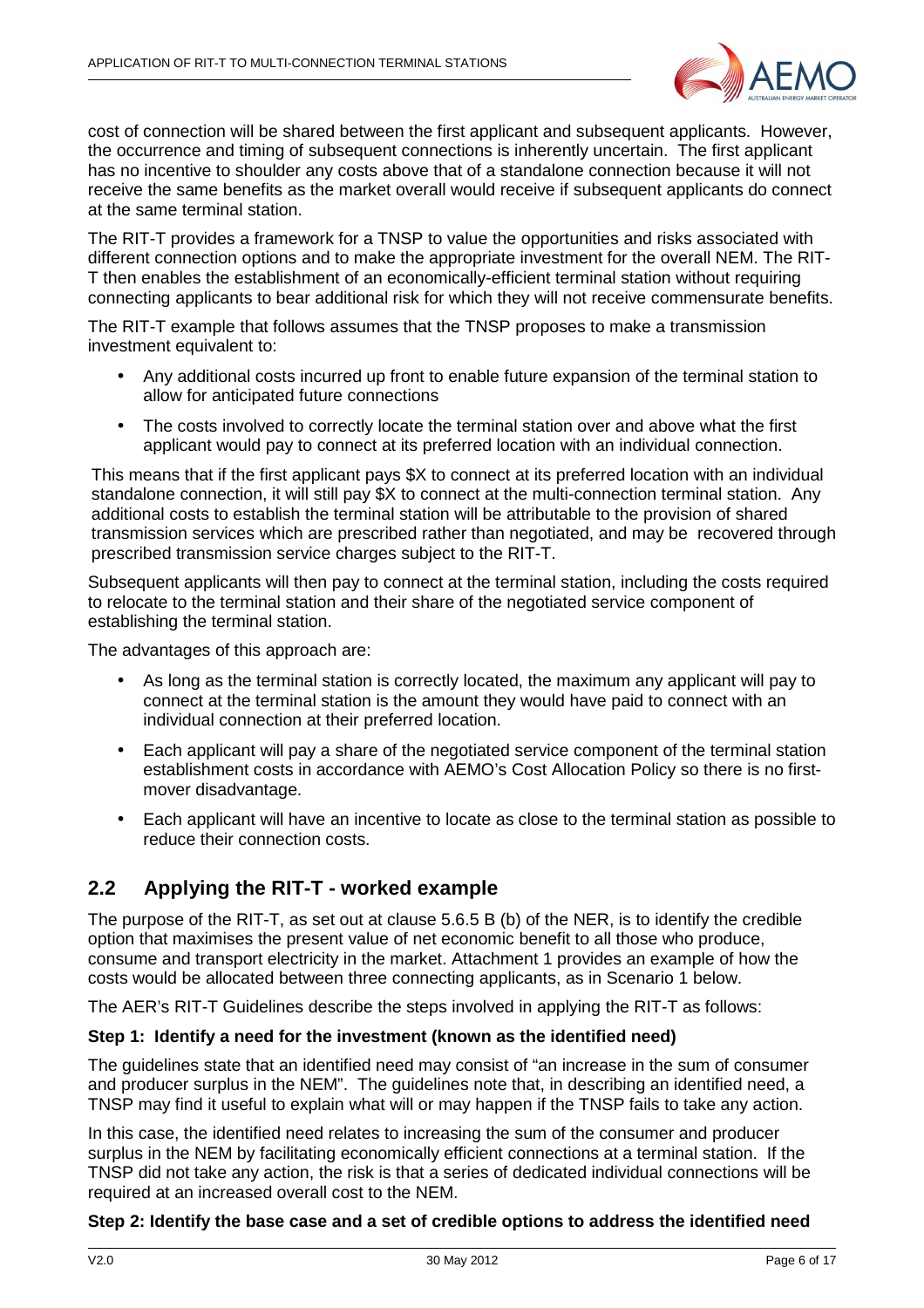

The base case is the "do nothing" scenario where each generating plant will have a dedicated individual connection. The alternative option is an investment in enabling provision of additional capacity at a terminal station in the future so that multiple generating plant may connect.

#### **Step 3: Identify a set of reasonable scenarios that are appropriate to the credible options under consideration**

The market benefit of a credible option is obtained by:

- i. Comparing for each reasonable scenario:
	- a. The state of the world with the credible option in place, with
	- b. The state of the world in the base case.
- ii. Weighting any positive or negative benefit derived in (i) by the probability of each reasonable scenario occurring.

A reasonable scenario consists of a set of variables or parameters that are not expected to change across each of the relevant credible options or the base case. The RIT-T states that the number and choice of reasonable scenarios must be appropriate to the credible options under consideration. The choice of reasonable scenarios must reflect any variables or parameters that are likely to:

- Impact the ranking of credible options, or
- Change the sign of the net economic benefits of any of the credible options.

The critical variable in this application of the RIT-T is the assumed timing and probability of anticipated generation projects proceeding.

In this example, we assume three applicants are interested in connecting in the vicinity of the proposed terminal station. The first connection is committed, while the other two are at different stages in the planning process, as shown in Table 1. This example has used the number of commitment criteria met by each generation project to determine the probability of committing for illustrative purposes only.

For a RIT-T application, the following criteria would be analysed to determine probabilities of commitment:

- Number of generation enquires and connection applications.
- Concentration of energy resource around the location wind resource, access to gas pipelines, etc.
- Accessibility for construction and availability of suitable transport infrastructure.
- Ability to mitigate environmental impacts and planning permit overlays around the location.
- Availability of land for line easements or terminal stations.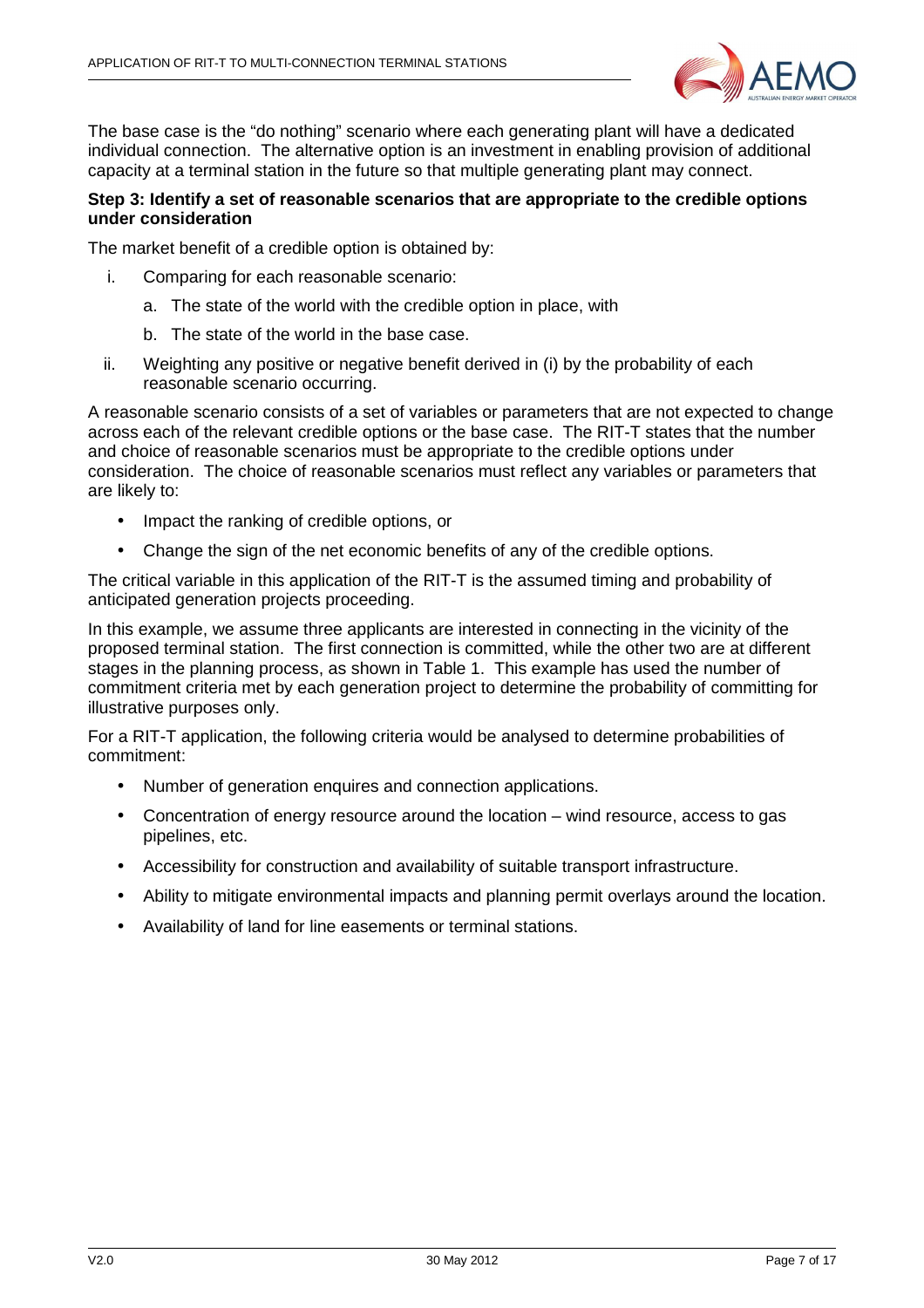| Table 1 | <b>Generation Commitment Status</b> |
|---------|-------------------------------------|
|---------|-------------------------------------|

| Generating<br>Plant<br>Connection | Stage of Process                                              | Assumed<br>0f<br>year<br>commitment | Probability of commitment |
|-----------------------------------|---------------------------------------------------------------|-------------------------------------|---------------------------|
| G <sub>1</sub>                    | Committed (5 out of 5 criteria met)                           | Year n                              | 100%                      |
| G <sub>2</sub>                    | Planned (3 out of 5 criteria met)                             | Year $n+3$                          | 60%                       |
| G3                                | Possible due to resource in area<br>(0 out of 5 criteria met) | Year $n + 8$                        | 10%                       |

Table 2 shows the reasonable scenarios considered, and the probability of each scenario occurring, based on the probabilities shown in Table 1.

| Table 2 Reasonable Scenarios |                         |             |  |  |
|------------------------------|-------------------------|-------------|--|--|
| Scenario                     | Description             | Probability |  |  |
| Scenario 1                   | All 3 applicants commit | 6%          |  |  |
| Scenario 2                   | G1 and G2 commit        | 54%         |  |  |
| Scenario 3                   | G1 and G3 commit        | 4%          |  |  |
| Scenario 4                   | Only G1                 | 36%         |  |  |

For a RIT-T application, it is likely that the set of reasonable scenarios would also include scenarios where applicants commit to the connection, but a year or two later than proposed – again, past history of connection applications could be used to inform the likely probabilities. Sensitivities on discount rates and capital costs would also be included.

#### **Step 4: Quantify the expected costs of each credible option**

The costs in a RIT-T are defined as the present value of the direct costs of a credible option. The direct costs include the:

- Costs incurred in constructing or providing the option.
- The operating and maintenance costs in respect of the operating life of the credible option.
- The costs of complying with any mandatory requirements in relevant laws, regulations and administrative requirements.

It is necessary to define "the option" before calculating the direct costs. The identified need under this RIT-T is to connect multiple generating plant in an economically efficient way, and to do this requires:

- Correct sizing of connection and shared network assets at the terminal station.
- Correct location of the terminal station.

Given that the identified need of this RIT-T is not a need to supply additional generation capacity, the RIT-T should not be used to justify any costs an applicant would pay to connect without the terminal station.

The option and the direct costs will therefore consist of only the difference between the works required to connect the first applicant at its preferred location and the works required to establish the terminal station. This difference in costs will be allocated to prescribed transmission services and subtracted from the costs of establishing the terminal station.

The remaining non-prescribed costs of establishing the terminal station will be shared between future connecting applicants under the standard cost allocation policy.

The capital cost estimates assumed for this RIT-T example are shown in Table 3.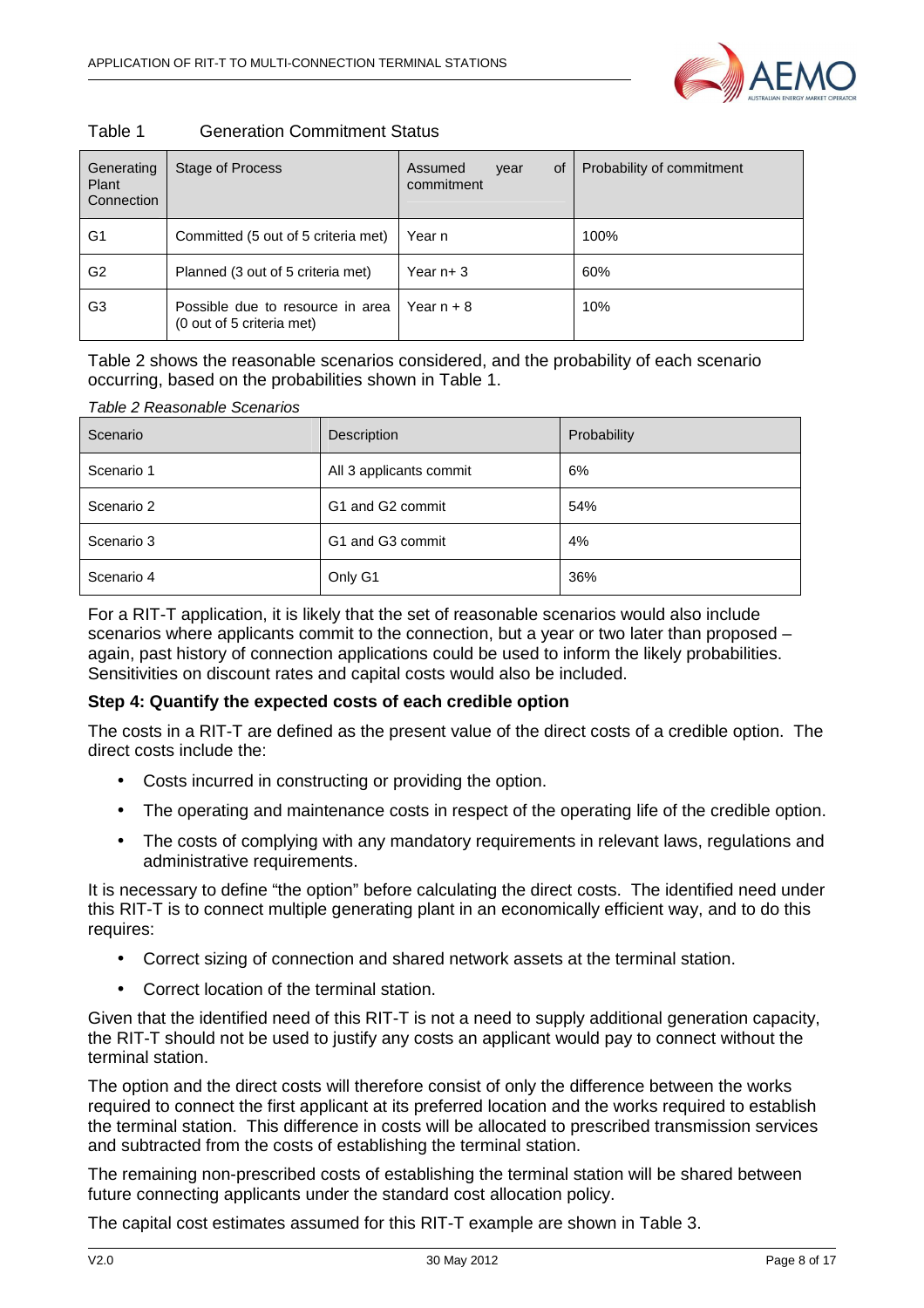

#### Table 3 Capital cost assumptions

| <b>Works</b>                                                                                            | Cost (\$M) in<br>year n dollars | Comment                                                                                                                        |
|---------------------------------------------------------------------------------------------------------|---------------------------------|--------------------------------------------------------------------------------------------------------------------------------|
| connection<br>Dedicated<br>(per<br>generating plant)                                                    | 100                             | eg. cut into a line to create a terminal station at<br>generator's preferred location and sized to<br>the<br>generator's needs |
| Connection at<br>multi-connection<br>terminal station (per generating<br>plant)                         | 10                              | eg. connecting at existing multi-connection terminal<br>station                                                                |
| Costs per km to get to multi-<br>connection terminal station                                            | -1                              | eg. for line to get from applicant's preferred location to<br>multi-connection terminal station location                       |
| Upfront work at time of<br>first<br>connection<br>multi-<br>to<br>create<br>connection terminal station | 10                              | eg. additional land and works to allow for correct sizing of<br>multi-connection terminal station                              |

The connection assumptions for this example are shown in Table 4 .

#### Table 4 Connection data

| Generator      | Assumed year of commitment | from multi-connection<br>Distance<br>terminal station (km) |  |
|----------------|----------------------------|------------------------------------------------------------|--|
| G <sub>1</sub> | Year n                     | 10                                                         |  |
| G <sub>2</sub> | Year $n+3$                 | 20                                                         |  |
| G <sub>3</sub> | Year $n+8$                 | 40                                                         |  |

The direct costs are the difference between what the applicant would pay to connect at its preferred location and the total costs to establish the multi-connection terminal station as shown in Table 7.

#### Table 5 Direct costs

| G1 costs for Individual connection | terminal station<br>Multi-connection<br>connection | Direct costs \$M (in year n dollars) |
|------------------------------------|----------------------------------------------------|--------------------------------------|
| \$100                              | $$100 + $10 + 10 * $1$                             | 20                                   |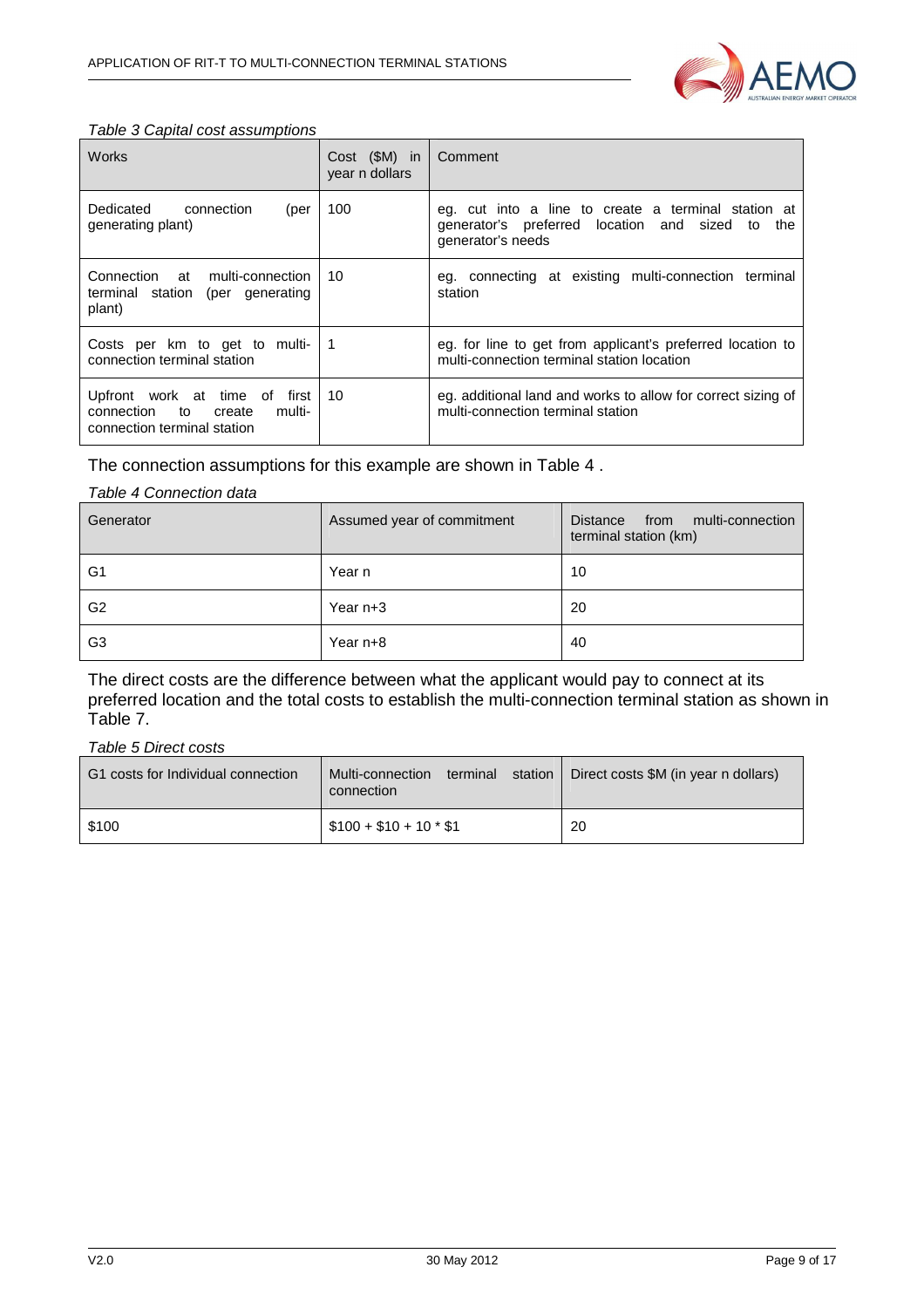

#### **Step 5: Quantify the expected market benefits of each credible option – calculated over a probability weighted range of reasonable scenarios**

The total benefit of a credible option includes the changes in consumer and producer surplus, noting that these benefits can be both positive and negative. The RIT-T requires that all classes of market benefits must be considered as material unless:

- Reasons can be provided as to why a particular class of market benefit is not likely to materially affect the outcome of the assessment of the credible options, or
- The estimated costs of undertaking the analysis to quantify the market benefit is likely to be disproportionate to the scale, size and potential benefits of each credible option being considered.

Table 6 shows the classes of market benefits under the RIT-T and their inclusion in this application of the RIT-T to assess a multi-connection terminal station.

| Class of benefit                                                                                                                                         | Inclusion | Reason for exclusion                                                                                                                                                         |
|----------------------------------------------------------------------------------------------------------------------------------------------------------|-----------|------------------------------------------------------------------------------------------------------------------------------------------------------------------------------|
| Generation dispatch costs                                                                                                                                | Excluded  | Computationally intensive, likely to be minor<br>(assume construction outages at off-peak times and<br>both connection options designed to<br>similar<br>reliability levels) |
| Voluntary load curtailment                                                                                                                               | Excluded  | Computationally intensive, likely to be minor<br>(assume construction outages at off-peak times and<br>both connection options designed to<br>similar<br>reliability levels) |
| Involuntary load shedding                                                                                                                                | Excluded  | Computationally intensive, likely to be minor<br>(assume construction outages at off-peak times and<br>both connection options designed to similar<br>reliability levels)    |
| Changes in cost for parties other than the<br>TNSP due to differences in timing of new<br>plant, capital costs, and operational and<br>maintenance costs | Included  |                                                                                                                                                                              |
| Differences<br>in timing of transmission<br>investments                                                                                                  | Included  |                                                                                                                                                                              |
| Changes in network losses                                                                                                                                | Excluded  | Computationally intensive, likely to be minor                                                                                                                                |
| Changes in ancillary services costs                                                                                                                      | Excluded  | Computationally intensive, likely to be minor                                                                                                                                |
| <b>Competition benefits</b>                                                                                                                              | Excluded  | No impact (no changes in generation projects)                                                                                                                                |
| Additional option value                                                                                                                                  | Excluded  | Weighted scenario approach already valuing option<br>value                                                                                                                   |
| Renewable energy target penalty                                                                                                                          | Excluded  | No impact (no changes in generation projects)                                                                                                                                |

Table 6 Classes of market benefits

The market benefits under the multi-connection terminal station RIT-T consist of differences in costs for parties other than the TNSP, due to differences in capital costs and timing of transmission investments.

For each reasonable state of the world these two categories of costs are then calculated in the state of the world without the option (the base case) and the state of the world with the option in place.

Table 7 shows the calculations of these costs under each of the reasonable scenarios.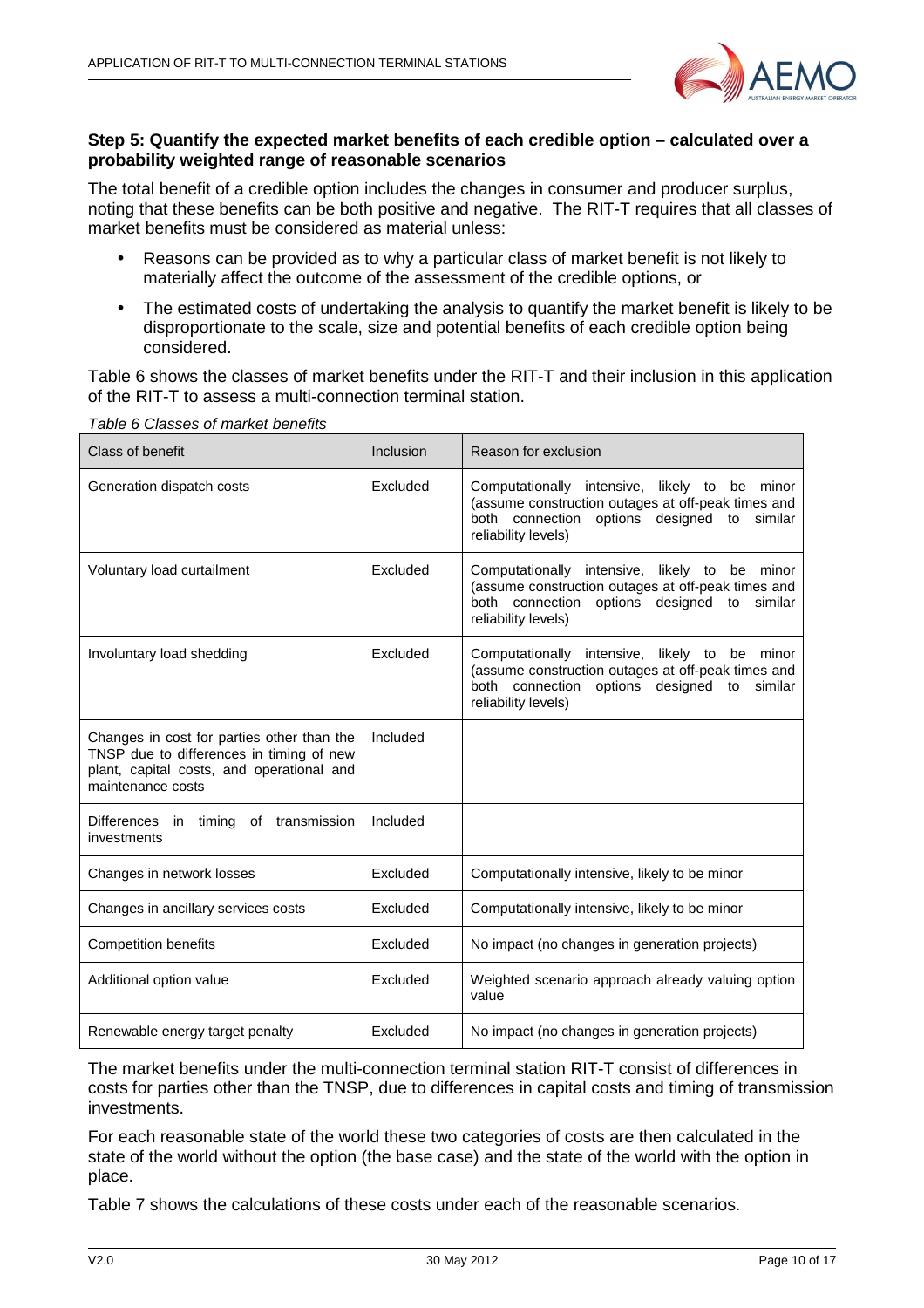

| Scenario   | Base case (dedicated connections)                       | (multi-connection)<br>Credible<br>option<br>terminal<br>station connection) |
|------------|---------------------------------------------------------|-----------------------------------------------------------------------------|
| Scenario 1 | \$100 (year n) + \$100 (year n+3) + \$100 (year<br>n+8) | $$100 (year n) + $10 + 20 * $1 (year n + 3) + $10$<br>$+40 * $1 (year n+8)$ |
| Scenario 2 | $$100(year n) + $100(year n+3)$                         | $$100 (year n) + $10 + 20 * $1 (year n+3)$                                  |
| Scenario 3 | $$100$ (year n) + $$100$ (year n+8)                     | $$100$ (year n) + $$10 + 40 * $1$ (year n+8)                                |
| Scenario 4 | $$100$ (year n)                                         | $$100$ (year n)                                                             |

#### Table 7 Market Benefit calculations

Table 8 shows the present value of the gross market benefits for each reasonable scenario using a 10% discount rate.

Table 8 Market Benefits (all \$ in year n dollars)

| Scenario             | Scenario<br>Description           | Probability of<br>scenario | <b>Base</b><br>costs<br>case<br>\$M | Credible<br>option<br>costs \$M | <b>Market</b><br>Gross<br>benefits \$M |
|----------------------|-----------------------------------|----------------------------|-------------------------------------|---------------------------------|----------------------------------------|
| Scenario 1           | All 3 generating<br>plant         | 6%                         | 267.3                               | 166.3                           | 101.1                                  |
| Scenario 2           | G <sub>1</sub> and G <sub>2</sub> | 54%                        | 187.1                               | 126.1                           | 60.9                                   |
| Scenario 3           | G <sub>1</sub> and G <sub>3</sub> | 4%                         | 180.3                               | 140.1                           | 40.1                                   |
| Scenario 4           | G1 only                           | 36%                        | 100.0                               | 100.0                           | 0.0                                    |
| Probability weighted |                                   |                            | 160.3                               | 119.7                           | 40.6                                   |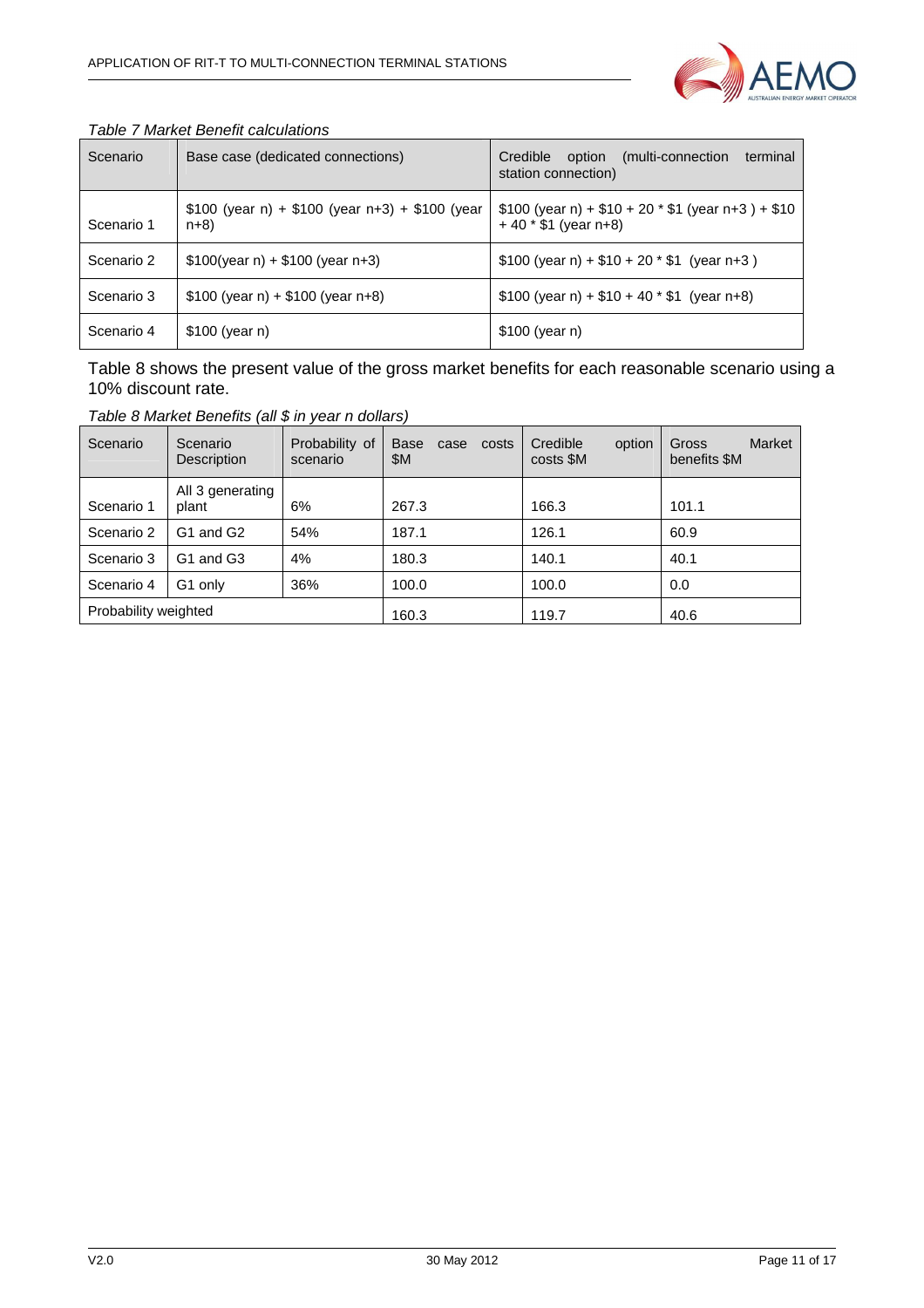

#### **Step 6: Quantify the expected net economic benefit of each credible option and identify the preferred options as the credible option with the highest expected net economic benefit**

Table 9 shows the net market benefits for each reasonable scenario, which is the market benefit of the credible option minus the direct cost of providing that option.

| Scenario             | Scenario<br><b>Description</b>    | Probability of<br>scenario | Direct cost (\$M) | Market<br>Gross<br>benefits (\$M) | Market benefits<br><b>Net</b><br>(SM) |
|----------------------|-----------------------------------|----------------------------|-------------------|-----------------------------------|---------------------------------------|
| Scenario 1           | All 3 generating<br>plant         | 6%                         | 20.0              | 101.1                             | 81.1                                  |
| Scenario 2           | G1 and G2                         | 54%                        | 20.0              | 60.9                              | 40.9                                  |
| Scenario 3           | G <sub>1</sub> and G <sub>3</sub> | 4%                         | 20.0              | 40.1                              | 20.1                                  |
| Scenario 4           | G1 only                           | 36%                        | 20.0              | 0.0                               | $-20.0$                               |
| Probability weighted |                                   | 20.0                       | 40.6              | 20.6                              |                                       |

Table 9 Net market benefits

The probability weighted net benefits are \$20.6 M and the preferred option is the multi-connection terminal station.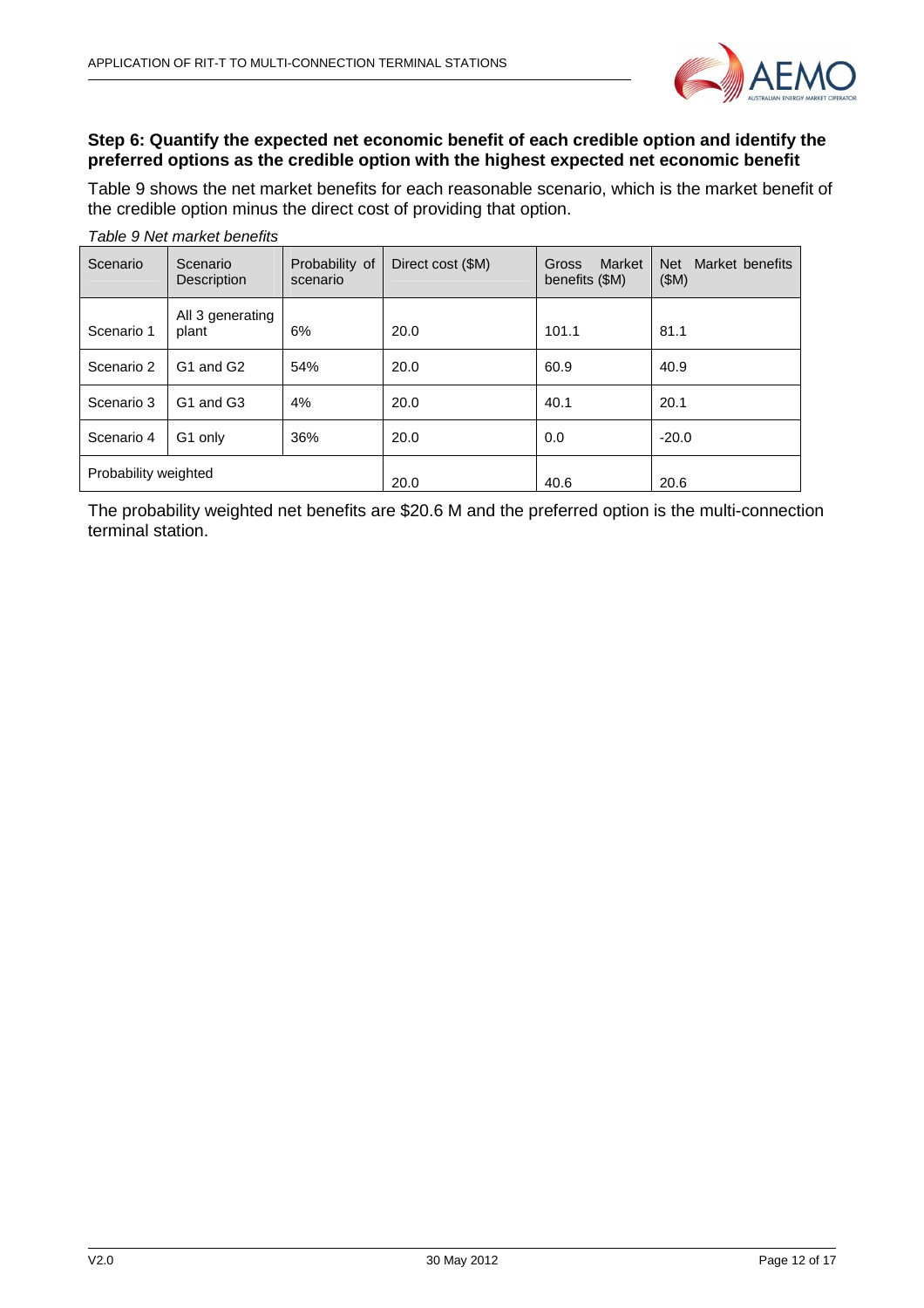

## **3 RIT-T process**

The RIT-T must be applied when a TNSP intends to undertake a transmission investment in response to an identified need and the most expensive credible option identified has direct costs of more than \$5 M.

The TNSP must publish a project specification consultation report detailing:

- The identified need.
- A description of all credible options identified.
- Classes of market benefits unlikely to be material and why.

This report will then be made available to NEM registered participants and interested parties for a consultation period of at least 12 weeks.

Within 12 months of the end of this consultation period, the TNSP must prepare a project assessment draft report including, or include in its annual planning report:

- A summary of any submission to the project specification consultation report.
- A description of each credible option assessed.
- Quantification of costs and classes of market benefits.
- A detailed description of methodology used to quantify costs and market benefits.
- The results of the net present value analysis of each credible option.
- The proposed preferred option including construction timetable and commissioning date.

This report will then be made available to NEM registered participants and interested parties for a consultation period of at least 6 weeks.

As soon as practicable after the consultation period for the project assessment draft report the TNSP must publish a project assessment conclusions report.

This report must include those matters required under the project assessment draft report and a summary of any submissions made to that report.

The RIT-T is not required where the most expensive credible option identified has direct costs of less than \$5 M. In such cases, the TNSP will perform a cost-benefit analysis to determine which option would provide the greatest net benefit to the NEM. The TNSP will then normally publish a consultation report, either as part of its Annual Planning Report or as a separate document.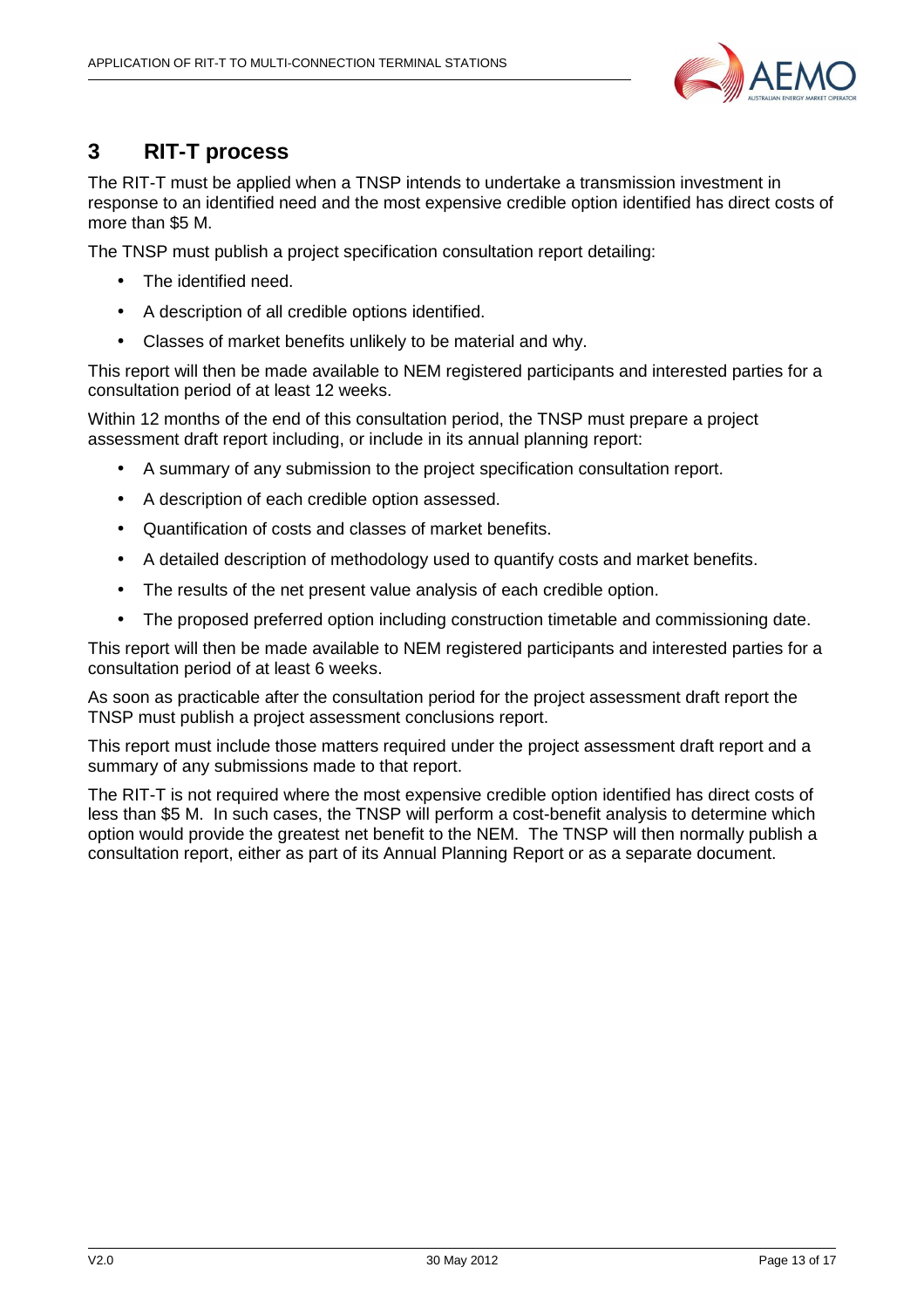

## **4 Allocation of Terminal Station Costs to Prescribed Services**

The Victorian connection process is divided into six stages as illustrated in the Connection Process Map<sup>1</sup>. The process for identifying expansion capability of a new connection terminal station as a prescribed transmission service, whether or not a RIT-T is required, falls within the first five stages of the connection process as described below.

## **i. Pre-feasibility**

- AEMO identifies in the Victorian Annual Planning Report (VAPR) possible locations for multi-connection terminal stations
- AEMO informs prospective applicant of preferred location for connection and refers applicant to VAPR where applicable.

## **ii. Connection Enquiry**

• AEMO informs prospective applicant of preferred location for connection and refers applicant to VAPR where applicable.

## **iii. Connection Application**

- AEMO defines the following in collaboration with the applicant:
	- o Location of connecting station
	- o Initial switching arrangement required to connect the applicant
	- o "Standalone" station arrangement
	- $\circ$  The standalone station arrangement forms the basis for determining the cost of negotiated services to be paid by the applicant and for AEMO to identify the required expansion provisions.
- AEMO defines the following:
	- o Possible ultimate terminal station configuration
	- o Modifications to the standalone arrangement (identified above) required to facilitate expansion to possible ultimate arrangement
- AEMO incorporates expansion capability into scope of works for new terminal station.
- AEMO obtains a cost estimate (nominally +/-30% accuracy) for contestable and noncontestable works with expansion capability separately itemised.
- As the expansion capability is not required to provide the agreed level of shared transmission service to the applicant, the associated costs are not incurred in providing a negotiated transmission service.

l

<sup>1</sup> Connection Process Map For Augmenting The Declared Shared Network New Generator Transmission Connection in Victoria (refer AEMO website)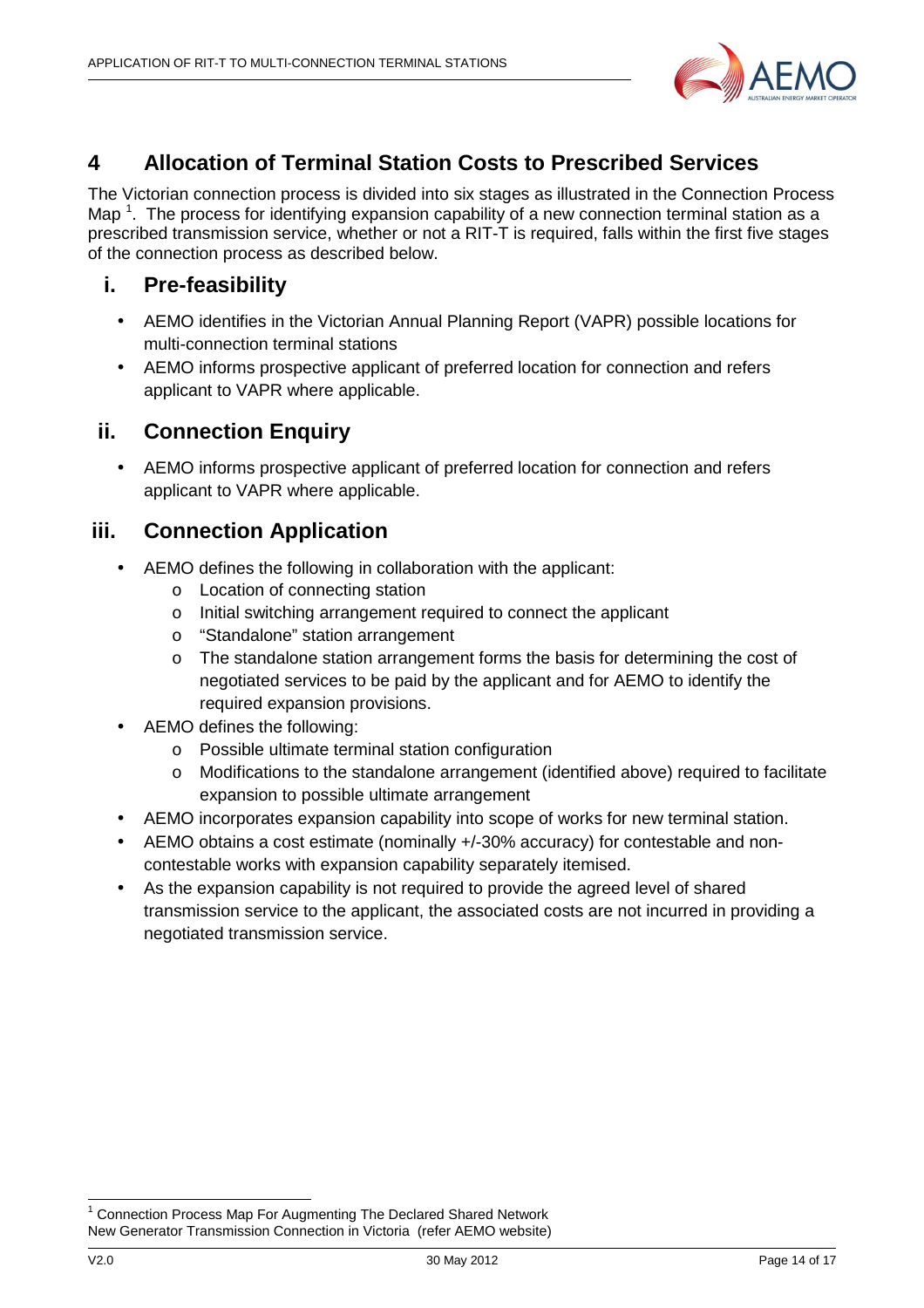

- If the estimated cost of works to facilitate expansion is less than \$5M, then AEMO performs cost-benefit analysis on these works. If the works pass the cost-benefit test then:
	- o AEMO publishes a consultation report for the new terminal station including scope and costing information on the prescribed component.
	- o The consultation report is made available to NEM registered participants and other interested parties for a consultation period of 30 days.
	- o Following the public consultation, AEMO obtains board approval for expansion works.
	- If the estimated cost of works to facilitate expansion is greater than \$5M, then AEMO performs a RIT-T on these works. If the works pass the RIT-T then:
		- o AEMO completes the RIT-T process as defined in section 4.
		- o AEMO obtains board approval for expansion works.
	- Subject to passing the RIT-T or cost-benefit analysis, AEMO incorporates expansion capability into scope of works for the new terminal station. The scope of works is then used in the tender process.

## **iv. Contracts**

If applicable, AEMO incorporates expansion capability into project agreements for the new terminal station.

## **v. Construction**

AEMO arranges for expansion capability works to be carried out and the costs recovered through charges for prescribed transmission services.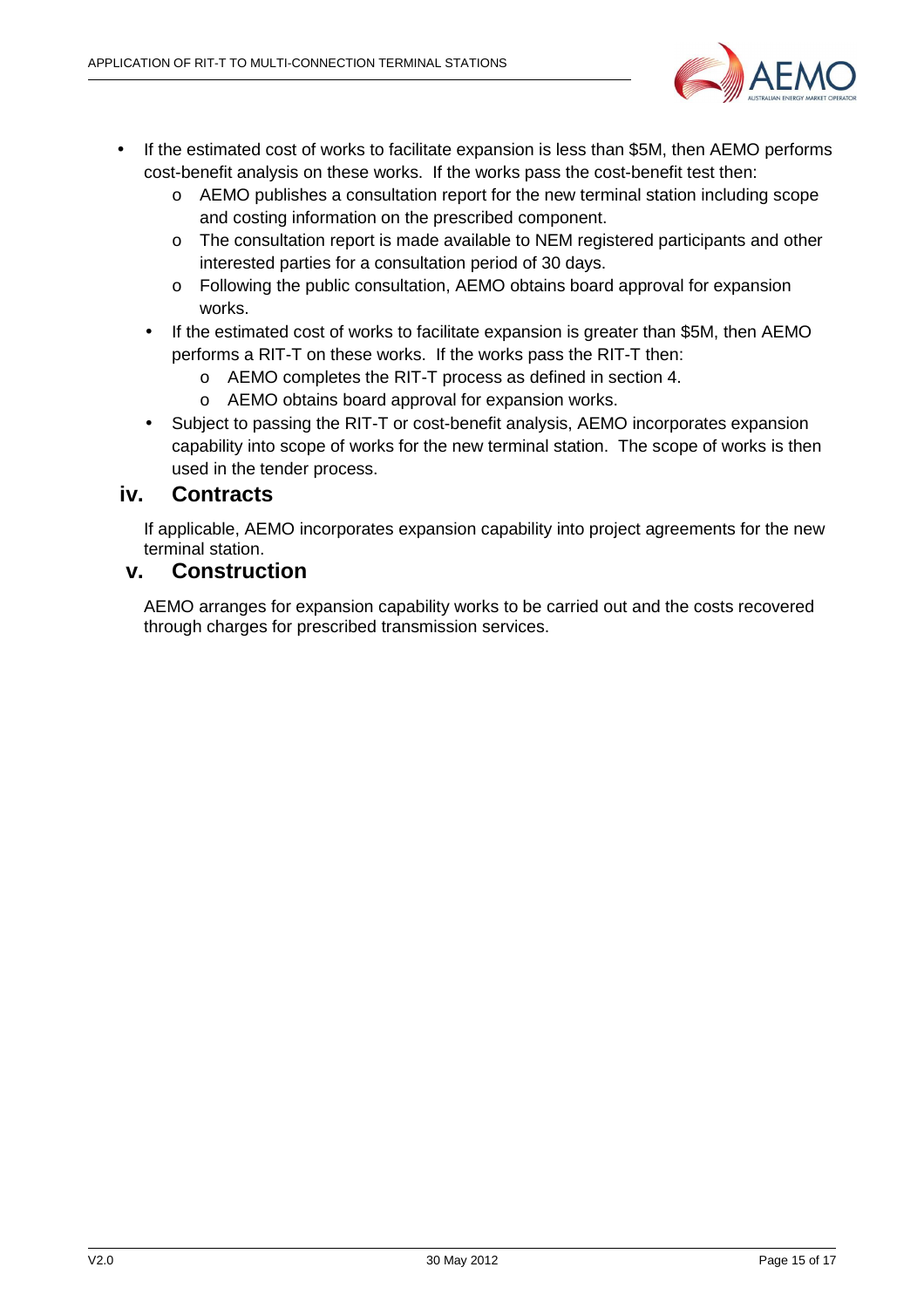

#### **Attachment 1: Application of Cost Allocation Policy for Victorian Terminal Stations – Prescribed Transmission Services to Scenario 1**

The following example sets out the allocation of costs to three applicants that connect as outlined in Scenario 1. The example covers a ten-year term and shows how costs are apportioned between the applicants over the course of the term, as each new applicant connects to the terminal station. The allocations are based on AEMO's Cost Allocation Policy for Victorian Terminal Stations – Prescribed Transmission Services.

The input costs provided in Table A1 have been extracted from Tables 3 to 5 in Section 3.2.

| Table A1 Input costs                                                                                     |                    |                                                                                                                                                                                         |  |  |  |  |  |
|----------------------------------------------------------------------------------------------------------|--------------------|-----------------------------------------------------------------------------------------------------------------------------------------------------------------------------------------|--|--|--|--|--|
| Input cost item                                                                                          | Capital Cost (\$M) | <b>Notes</b>                                                                                                                                                                            |  |  |  |  |  |
| (1) Stand-alone connection cost for each<br>generating plant                                             | 100                | Includes a bay (item 3) that is solely<br>utilised to connect the generating plant<br>into the terminal station (Connection<br>Bay), which is not shared with other<br>generating plant |  |  |  |  |  |
| (2) Upfront work to create multi-<br>connection terminal station for G1                                  | 10                 |                                                                                                                                                                                         |  |  |  |  |  |
| (3) Connection at multi-connection<br>terminal station per generating plant (that<br>is, Connection Bay) | 10                 | Connection assets                                                                                                                                                                       |  |  |  |  |  |
| (4) Transmission line G1 - additional<br>costs to get to multi-connection terminal<br>station            | 10                 |                                                                                                                                                                                         |  |  |  |  |  |
| (5) Transmission line G2 - additional<br>costs to get to multi-connection terminal<br>station            | 20                 |                                                                                                                                                                                         |  |  |  |  |  |
| (6) Transmission line G3 - additional<br>costs to get to multi-connection terminal<br>station            | 40                 |                                                                                                                                                                                         |  |  |  |  |  |
| (7) Costs justified under the RIT-T                                                                      | 20                 |                                                                                                                                                                                         |  |  |  |  |  |

Table A2 calculates the value of the initial terminal station costs that will be shared by future applicants.

Table A2 Initial terminal station costs

|                                               | Capital cost (\$M) | <b>Notes</b>                            |
|-----------------------------------------------|--------------------|-----------------------------------------|
| Total costs to establish the terminal         | 120                |                                         |
| station and connect G1:                       |                    |                                         |
| less costs to be borne by G1 and not          | 20                 | G1 will pay \$10M for a Connection Bay; |
| subject to cost sharing:                      |                    | and \$10M for the transmission line     |
| less costs to be borne by customers           |                    |                                         |
| through Transmission Use of System            | 20                 |                                         |
| (TUoS) charges:                               |                    |                                         |
| Value of initial terminal station costs to be | 80 <sup>2</sup>    | This represents the negotiated shared   |
| allocated to future applicants:               |                    | network charges paid by G1              |

Costs on an annual basis are then allocated between the applicants as per Table A3:

\_\_\_\_\_\_\_\_\_\_\_\_\_\_\_\_\_\_\_\_\_\_\_\_\_\_\_\_\_\_\_\_\_\_\_\_\_

²These costs are allocated according to AEMO's Cost Allocation Policy for Victorian Terminal Stations – Negotiated Transmission Service.